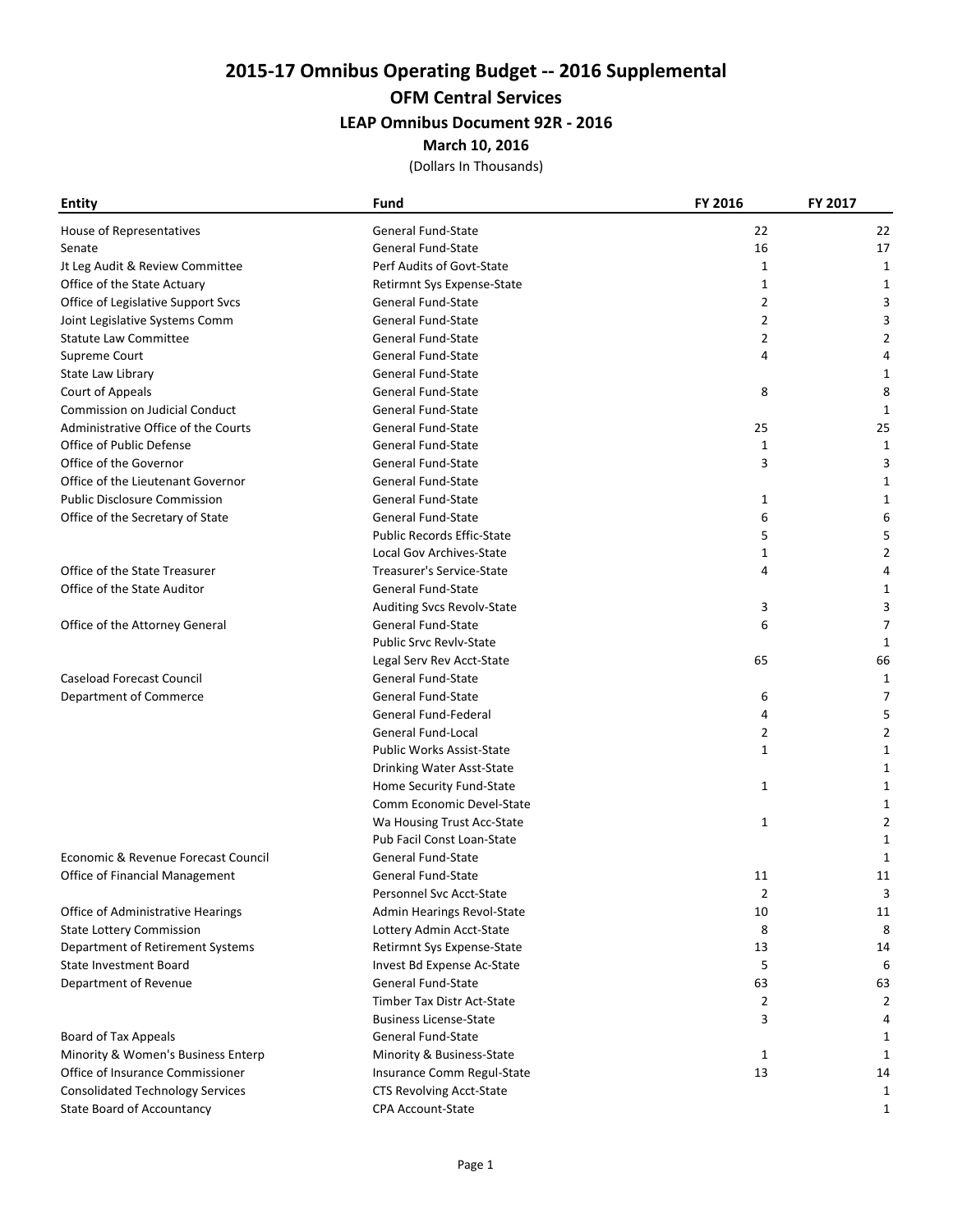# OFM Central Services

## LEAP Omnibus Document 92R - 2016

#### March 10, 2016

| <b>Entity</b>                             | <b>Fund</b>                       | FY 2016        | FY 2017        |
|-------------------------------------------|-----------------------------------|----------------|----------------|
| Dept of Enterprise Services               | <b>Building Code Cncl-State</b>   |                | 1              |
| <b>Washington Horse Racing Commission</b> | Horse Racing Commsn-State         | $\mathbf{1}$   | $\mathbf{1}$   |
| <b>Liquor and Cannabis Board</b>          | Dedicated Marijuana-State         | 3              | 4              |
|                                           | Liquor Revolving Acc-State        | 15             | 15             |
| Utilities and Transportation Comm         | General Fund-Local                |                | $\mathbf{1}$   |
|                                           | <b>Public Srvc Revlv-State</b>    | 8              | 8              |
|                                           | Pipeline Safety-State             |                | 1              |
| <b>Military Department</b>                | Disaster Response-State           | 19             | 19             |
| <b>Public Employment Relations Comm</b>   | General Fund-State                | $\mathbf{1}$   | $1\,$          |
|                                           | Personnel Svc Acct-State          |                | 1              |
| Archaeology & Historic Preservation       | General Fund-State                | 1              | 1              |
| WA State Health Care Authority            | <b>General Fund-State</b>         | 28             | 28             |
|                                           | <b>General Fund-Federal</b>       | 32             | 33             |
|                                           | St Hlth Care Admn Ac-State        | 6              | 6              |
| Human Rights Commission                   | General Fund-State                | $\mathbf{1}$   | $\overline{2}$ |
| Bd of Industrial Insurance Appeals        | <b>Accident Account-State</b>     | 5              | 5              |
|                                           | <b>Medical Aid Account-State</b>  | 5              | 5              |
| Criminal Justice Training Comm            | General Fund-State                | $\overline{2}$ | 3              |
| Department of Labor and Industries        | General Fund-State                | $\overline{2}$ | $\overline{2}$ |
|                                           | <b>Electrical License-State</b>   | $\overline{2}$ | $\overline{2}$ |
|                                           | <b>Accident Account-State</b>     | 91             | 92             |
|                                           | Medical Aid Account-State         | 81             | 81             |
| Department of Health                      | General Fund-State                | 11             | 12             |
|                                           | <b>General Fund-Federal</b>       | 52             | 52             |
|                                           | General Fund-Local                | 13             | 13             |
|                                           | <b>Health Prfessns Acct-State</b> | 14             | 15             |
|                                           | Safe Drink Wtr Acct-State         |                | $\mathbf{1}$   |
|                                           | Drinking Water Assis-Federal      | 3              | 3              |
|                                           | <b>State Toxics Control-State</b> |                | 1              |
|                                           | Med Test Site Licen-State         |                | $\mathbf{1}$   |
| Department of Veterans' Affairs           | <b>General Fund-State</b>         | 5              | 6              |
|                                           | General Fund-Federal              | 27             | 27             |
|                                           | General Fund-Local                | 10             | 12             |
| Department of Corrections                 | <b>General Fund-State</b>         | 513            | 513            |
| Dept of Services for the Blind            | <b>General Fund-State</b>         | $\mathbf{1}$   | $\mathbf{1}$   |
|                                           | General Fund-Federal              | $\overline{4}$ | 4              |
| <b>Employment Security Department</b>     | General Fund-Federal              | 5              | 5              |
|                                           | General Fund-Local                | $\mathbf{1}$   | 1              |
|                                           | Unemploy Comp Admin-Federal       | 59             | 59             |
|                                           | Admin Contingen Acct-State        | 9              | 10             |
|                                           | <b>Employment Service-State</b>   | 10             | 11             |
| Dept of Social and Health Services        | General Fund-State                | 868            | 869            |
|                                           | General Fund-Federal              | 190            | 191            |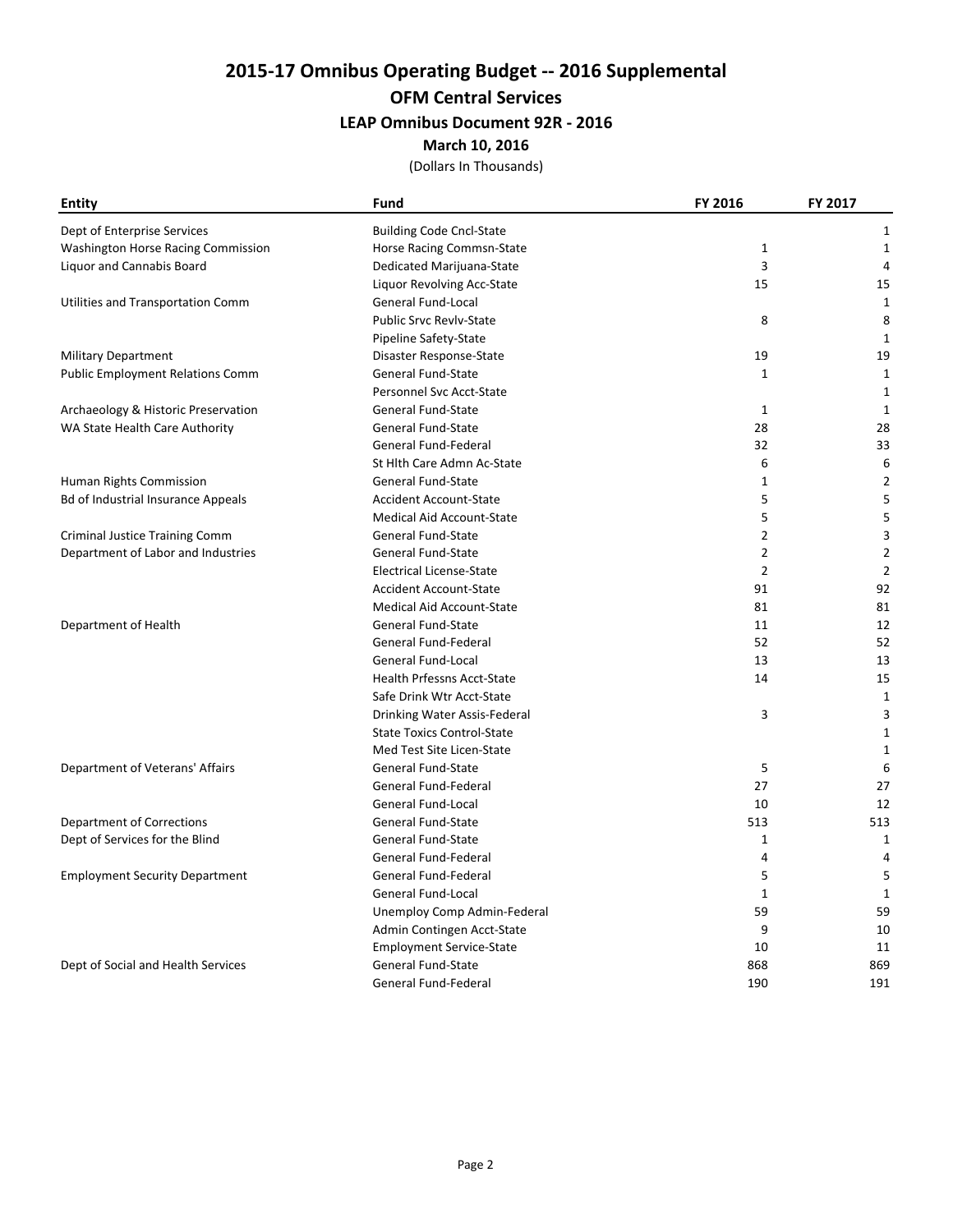#### OFM Central Services

## LEAP Omnibus Document 92R - 2016

#### March 10, 2016

| <b>Entity</b>                          | <b>Fund</b>                       | FY 2016        | FY 2017        |
|----------------------------------------|-----------------------------------|----------------|----------------|
| Department of Ecology                  | General Fund-State                | 17             | 17             |
|                                        | Waste Reduct/Recycle-State        | 3              | 3              |
|                                        | <b>State Toxics Control-State</b> | 42             | 42             |
|                                        | Water Quality Permit-State        | 14             | 15             |
|                                        | <b>Environ Legacy Stwd-State</b>  | 9              | 10             |
|                                        | Hazardous Waste-State             | $\overline{2}$ | 3              |
|                                        | Radioactive Mixed-State           | 5              | 6              |
|                                        | Oil Spill Prevn Acct-State        | $\overline{2}$ | 3              |
| WA Pollution Liab Insurance Program    | <b>Pollution Liab Insur-State</b> |                | 1              |
| <b>State Parks and Recreation Comm</b> | Parks Renewal Acct-State          | 40             | 40             |
| Rec and Conservation Funding Board     | <b>General Fund-State</b>         | 1              | 1              |
|                                        | <b>Recreation Resources-State</b> | $\overline{2}$ | 2              |
| Environ & Land Use Hearings Office     | General Fund-State                | $\mathbf{1}$   | 1              |
| <b>State Conservation Commission</b>   | General Fund-State                | $\mathbf{1}$   | 1              |
| Dept of Fish and Wildlife              | General Fund-State                | 22             | 23             |
|                                        | General Fund-Federal              | 35             | 35             |
|                                        | <b>General Fund-Local</b>         | 19             | 19             |
|                                        | <b>State Wildlife Acct-State</b>  | 33             | 33             |
| <b>Puget Sound Partnership</b>         | General Fund-State                |                | 1              |
|                                        | General Fund-Federal              | $\overline{2}$ | 2              |
|                                        | Aquatic Lands Acct-State          |                | 1              |
| Department of Natural Resources        | General Fund-State                | 21             | 21             |
|                                        | Forest Development-State          | 17             | 17             |
|                                        | Aquatic Lands Acct-State          | $\overline{2}$ | $\overline{2}$ |
|                                        | Res Mgmt Cost Acct-State          | 36             | 37             |
|                                        | <b>Surface Mining Recl-State</b>  | $\mathbf{1}$   | 1              |
|                                        | <b>Forest Practices App-State</b> |                | 1              |
|                                        | Agric College Trst-State          | 1              | 1              |
| Department of Agriculture              | <b>General Fund-State</b>         | 9              | 9              |
|                                        | General Fund-Federal              | 7              | 8              |
|                                        | Aquatic Lands Acct-State          | 1              | 1              |
|                                        | <b>State Toxics Control-State</b> | $\mathbf{1}$   | 2              |
| Washington State Patrol                | General Fund-State                | 31             | 32             |
| Department of Licensing                | <b>Business Professions-State</b> | 4              | 4              |
| <b>Public Schools</b>                  | General Fund-State                | 24             | 24             |
| <b>Student Achievement Council</b>     | General Fund-State                | 3              | 4              |
|                                        | General Fund-Federal              |                | 1              |
| University of Washington               | General Fund-State                | 622            | 622            |
| Washington State University            | General Fund-State                | 188            | 188            |
| Eastern Washington University          | General Fund-State                | 43             | 43             |
| Central Washington University          | General Fund-State                | 31             | 32             |
| The Evergreen State College            | General Fund-State                | 19             | 19             |
| Western Washington University          | General Fund-State                | 55             | 55             |
| Community/Technical College System     | General Fund-State                | 712            | 713            |
| State School for the Blind             | General Fund-State                | 6              | 6              |
| Childhood Deafness & Hearing Loss      | <b>General Fund-State</b>         | 6              | 6              |
| Workforce Trng & Educ Coord Board      | General Fund-State                | 1              | 1              |
|                                        | General Fund-Federal              |                | 1              |
|                                        |                                   |                |                |